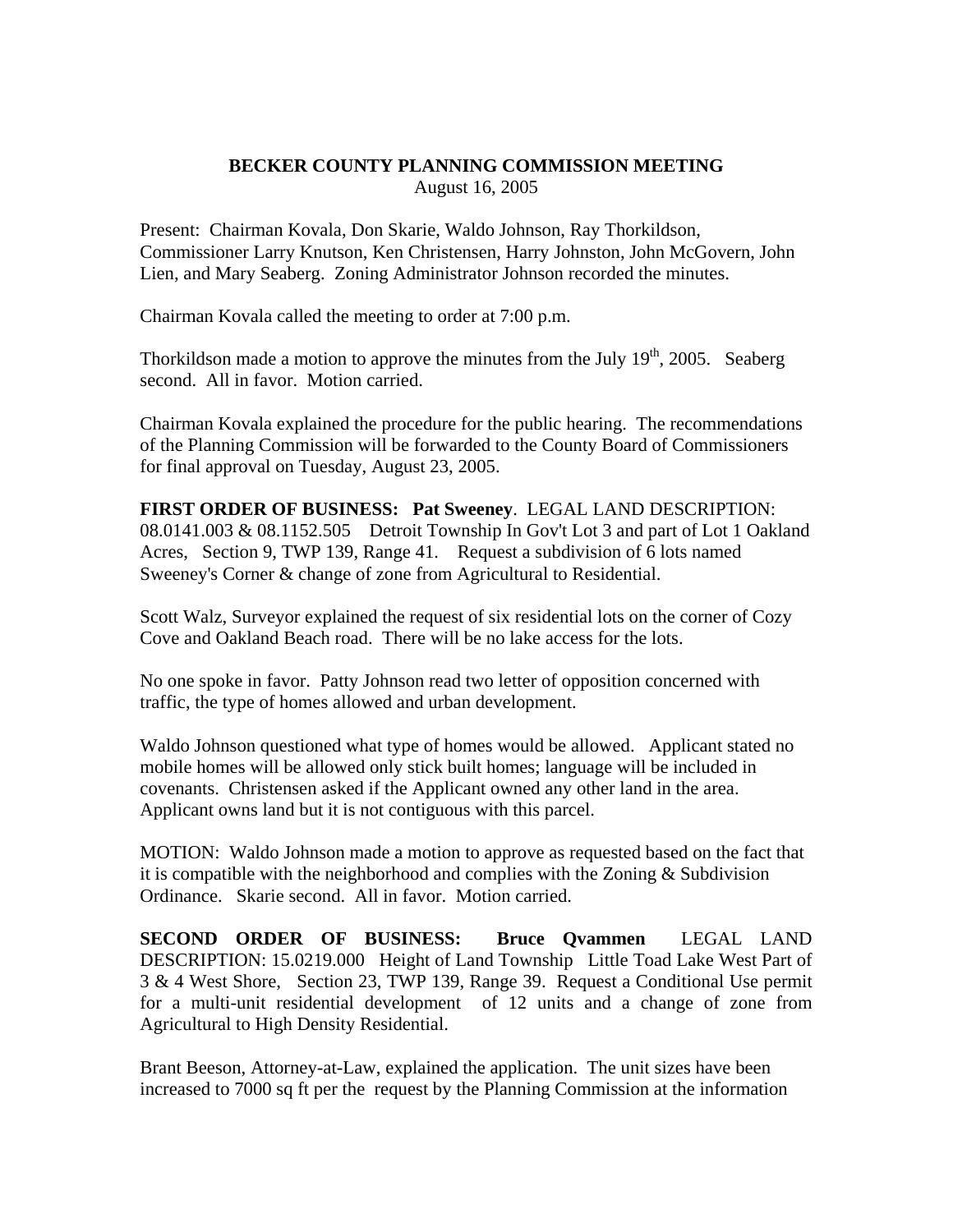meeting. This increased impervious surface to 10% and open space reduced to 90%. The ordinance allows for 25% impervious and 50% open space, therefore the project is within these standards. Beeson further explained that the new project is in compliance with the newly adopted ordinance even though it was filed prior to the moratorium. The project that was denied in May proposed 17 units whereas the ordinance allowed for 19 units. The new ordinance allows 13 units however; the developer is requesting 12 units and 4 boat slips which will be placed out beyond the aquatic vegetation.

Beeson referred the Planning Commission to the revised plat showing a dashed line starting in front of unit 1 and continuing across the entire shoreline except for a 50 foot area. This area will be in a conservation easement, which will protect against adverse effects of the project. Beeson stated the Developer offers to construct a pervious paver stone path, if required, to prevent any erosion from foot traffic to access the lakeshore.

Beeson asked Zoning Administrator Patty Johnson if the request compliance with the new zoning ordinance. Patty Johnson stated that the plat is in complies with the new ordinance.

Beeson stated that the land to the southwest, not included in the plat is for condominium storage. The storage will be for owners within the Common Interest Community but will also be offered to other area property owners. The land located to the north of the plat has already sold to an individual who owns property in Top Brass Estates. Bruce Qvammen, Developer stated that there are restrictions in the deed that prohibit the owner from further development of this land.

Chairman Kovala stated that this same development was reviewed by the Planning Commission 3 months ago. The plat was denied based on excessive vegetation,  $30 - 40$ feet out into the water. Kovala further stated that nothing has changed except the number of units from 17 to 12. Property is marginal at best. Kovala stated that the Planning Commission had walked the shoreline and sited much vegetation including reeds, lily pads, etc.

Beeson questioned if the Planning Commission had visited in the spring because there is a change in vegetation throughout the seasons. Kovala stated that he has visited the site 4 times throughout this process and nothing has changed with the vegetation. Beeson stated that there is vegetation but the easement offered would protect the sensitive areas from disturbance. Beeson stated most land left to develop throughout the area is marginal.

Harry Johnston asked for clarification on the location of the proposed conservation easement. Surveyor Walz stated that 30% of the shoreline may be used for shoreline recreation facilities per the ordinance. Walz further stated that the Developer is requesting only a 50 foot wide access strip. Patty Johnson stated that Becker County would hold the conservation easement.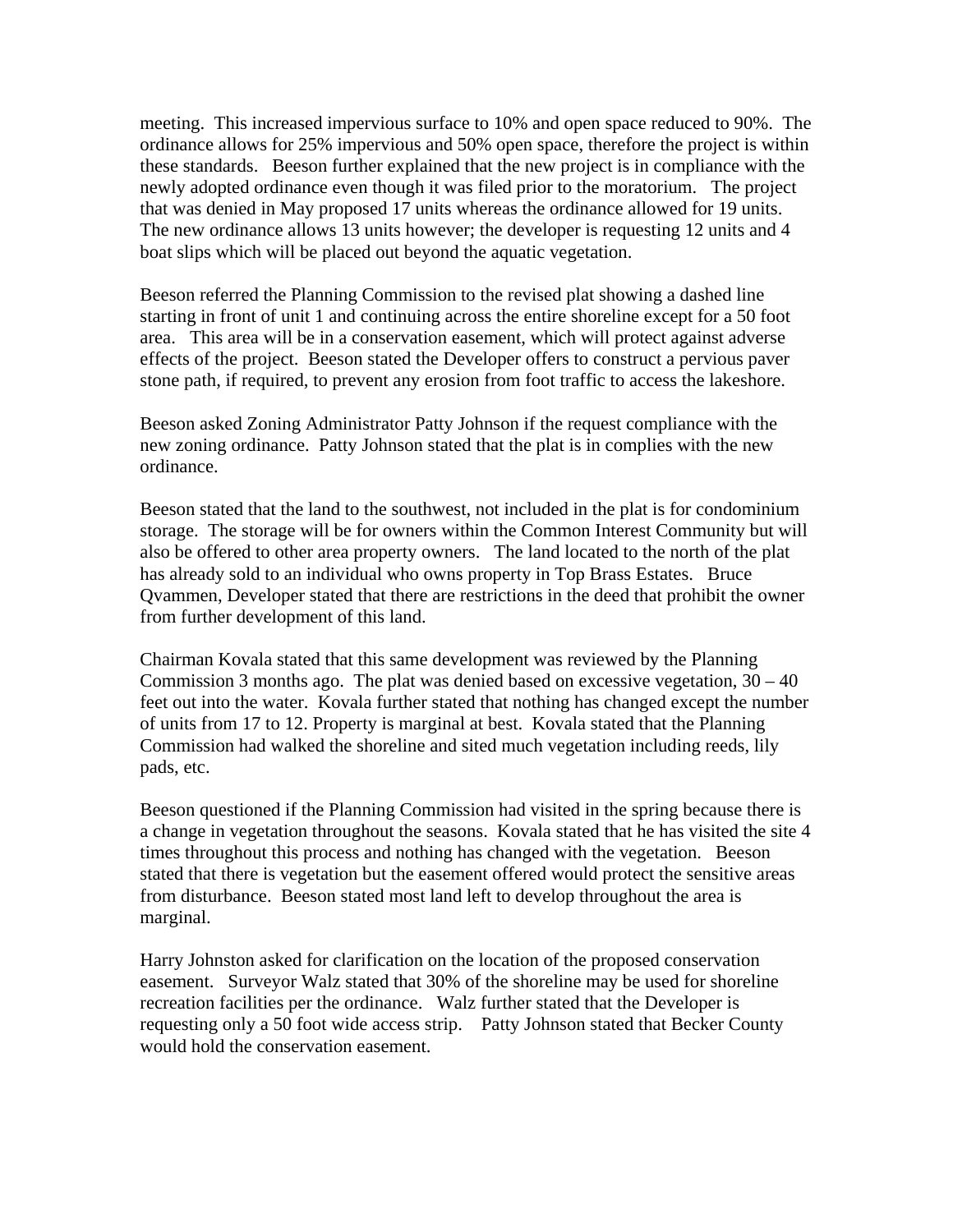Skarie asked if there would be a permanent dock. Developer Qvammen stated that the dock would be a roll in and removed each fall and that the 4 slips would be used by the owners within the 1<sup>st</sup> tier of the Common Interest Community. Christensen stated that it is unrealistic to think that other owners within the plat would buy lots knowing they could only swim and not have a place to dock. Developer Qvammen stated that he would like to provide a day dock for these owners but the Planning Commission denied this request last time.

Chairman Kovala asked if there is common well and septic. Developer Qvammen stated that there will be two areas within the Common Interest Community for common well and septic.

Seaberg stated that the Township road leading to the development is in tough shape and questioned who maintains the road. Developer Qvammen stated that he has a road maintenance agreement with the Township. However, the Township will not maintain the road until a certain number of lots are built on. Developer Qvammen stated he has ordered gravel to improve the roadway. Beeson stated that the road within the Common Interest Community is private and the Township will not maintain.

Christensen stated that to sell the units it would seem that docking and lake access would be critical. He further stated that the project includes 4 slips with no common dock and no area for other unit owners to access the lake. He questioned who enforces this. Developer Qvammen state the Common Interest Community Association enforces the covenants. Developer Qvammen requested a mooring dock to address this concern.

Harry Johnston stated that the new ordinance allows for a day dock. Christensen stated that a day dock seems logical. Commissioner Knutson stated only logical if the project is approved. Knutson further stated that the previous denial was based on land suitability and that the revised project has not changed the land suitability issue for the project area.

Seaberg asked for clarification on the dock access to open water. Qvammen stated that the mooring area would be on the end of the dock past the vegetation. He further stated that there will be buoys placed to protect the aquatic vegetation. Seaberg asked who would put out the buoys. Qvammen stated the Association.

Christensen asked who would have interest in the covenants. Qvammen stated that the PC could be written into the covenants and that approval is needed by 75% of the Association and the Planning Commission. Attorney Beeson stated that both Ottertail and Becker Counties have not been interested in accepting covenants for enforcement.

Christensen stated that there is currently no control on other lakes limiting the number of docks or watercrafts. Qvammen stated that the buoys would limit the number of boats that currently enter the sensitive area of the shoreline. Qvammen asked the Planning Commission if a residential project isn't suitable, is agricultural. The EAW declaration stated that the Common Interest Community is a better layout, for this particular piece of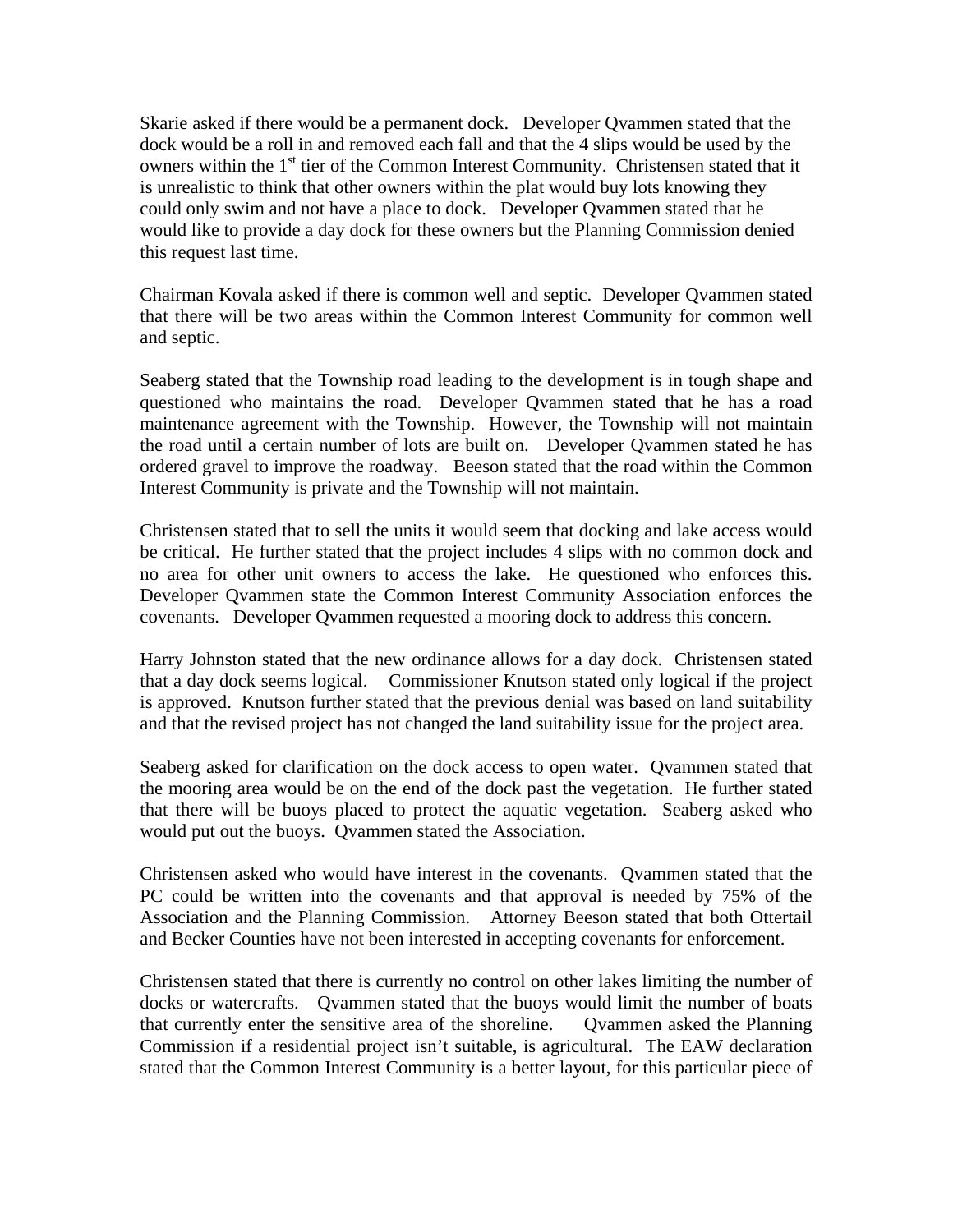property based on land suitability, rather than a lot block subdivision or an agricultural use in relation to runoff to the sensitive areas.

Testimony heard.

No one spoke in favor.

Speaking in opposition:

Bill Purdy statement, 10 Cola Representative and Current Lake President. Only change in project is the unit size. The previous hearing votes for denial are PC 7/2 vote, County Board 4/1 both based on land suitability. Purdy read local newspaper article on project to the Planning Commission. Developer has not addressed access to lake. The roll in dock over 100 feet will cut the vegetation he does not think this is a solution. Covenants on previous subdivision, Top Brass Estates are not working. Bill Purdy shows pictures of violations respectfully requesting developer to restore the violations. Photo 3 dock 125 foot access to the lake, shows damage by one boat accessing lake. Photo 4 emergent vegetation= holding nutrients, phosphorus, algae, filtering system for the lake. Wild rice is also present working on holding the nutrients, if disturbed the nutrients will be let loose and move into the lake. Spawning areas and the DNR protected stream are not suitable for the proposal. This plat is not new. All denials are based on the land suitability and have not been addressed by the developer. The damage to the lake would be devastating no filtering system, stream will not be protected.

Bea Purdy statement, she's lived on the lake for 15 years. Always believed that people of the state own the lakes and have the right to access the lake but this project is not suitable for the land. Shown photo of  $1<sup>st</sup>$  loon family on lake in 5 years. Lake Association has worked hard to educate property owners. Corps of Engineer study shows that to develop lakeshore environmentally, each lake should have 4.5 acre of water per boat. Currently on Little Toad there are approximately 171 watercraft and several jet skis. 1.9 acres per boat vs. 4.5 recommend by Corps. This is not progress. I don't want this to be the last loon family on Little Toad Lake.

Jim Navara, 10 year resident, viewed property by boat and the boat bottomed out at 30-40 feet from shore. The water depth is no more than 1 to 1.5 feet in depth. There is 600 feet of shoreline, 400 feet is wetlands, 100 feet of stream and 50 feet for access. How do you expect to protect with covenants.

Letters submitted were reviewed by Planning Commission. Letters received were from Bill Purdy, Kevin Erickson, Jeff, Andvik, Trudy Anderson, Brian & Laura Sivertson, Paul Carson, James & Margaret Navara, Bea Purdy, COLA. Monaya Brooks and DNR. Commissioner Knutson requested the DNR letter read aloud by Patty Johnson.

Christensen stated to the Lake Association that only 12 additional boats are being proposed and asked if this is of great concern. Bill Purdy stated that his resort has the  $2<sup>nd</sup>$ biggest impact on the lake in regards to docks and boats. However, the other resort on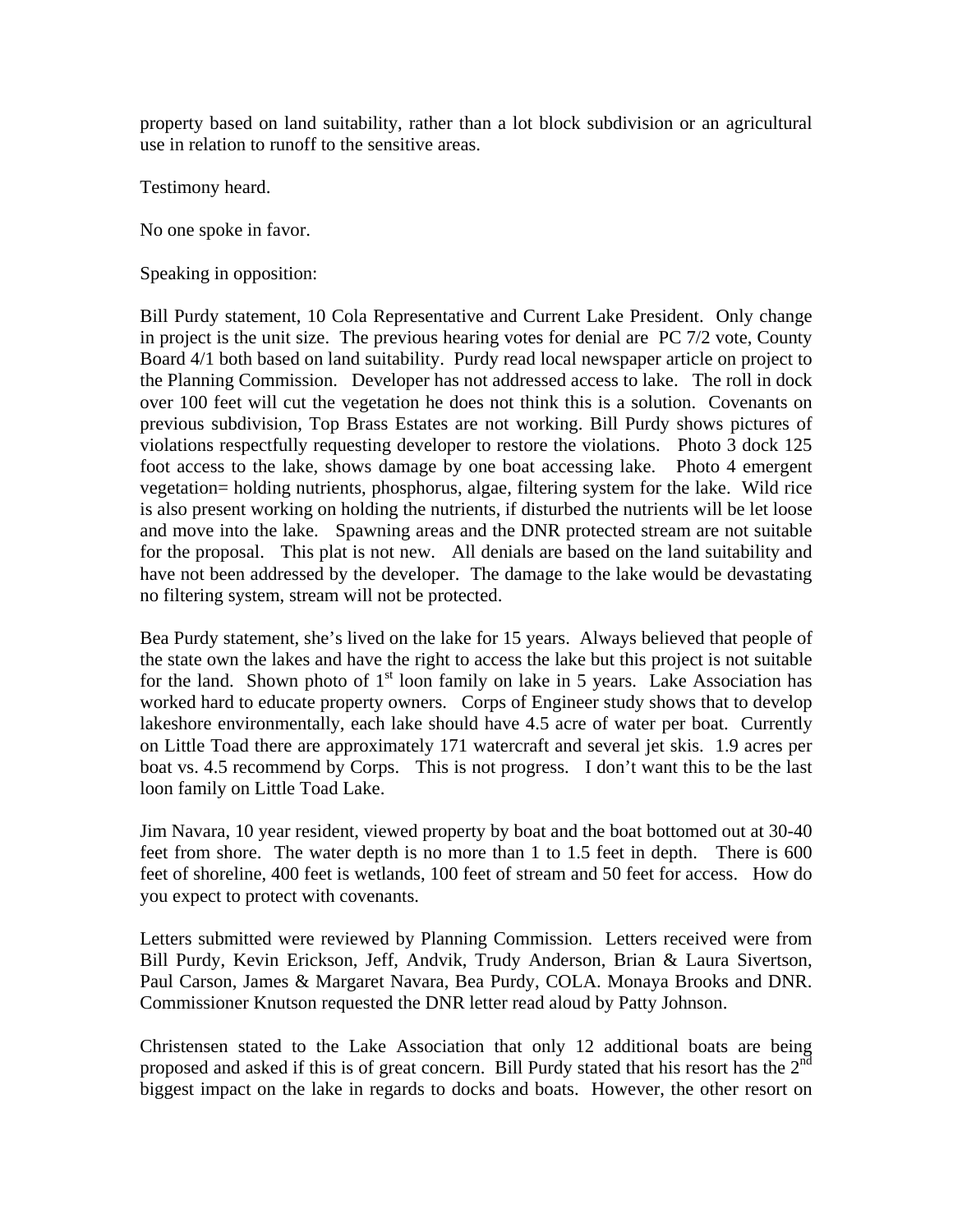the lake has 60 slips. Purdy stated that anytime you let more boats on lake it damages the lake. Bea Purdy commented that they spend a lot of time on boat water safety and aquatic plant management education.

Christensen further stated that only 4 more docks are being proposed. Christensen stated that he has viewed the property 4 times. He concluded that the revised plat and plan is for a narrow access to lake and conservation easements on the sensitive areas of the project.

Qvammen stated that the DNR should be contacted for the aquatic violations on the lots to the south. He further stated that there was a DNR permit issued and the DNR needs to do enforcement. Once those lots were sold, enforcement is up to the agency or by the owners.

Commissioner Knutson stated that he does not agree that the project has not changed since the denial. Knutson quoted the DNR letter stating that shoreline of this nature would not be used for residential development do to its valuable natural resource attributes. He further stated that the near shore aquatic conditions are unsuitable for water based recreation or residential. Knutson stated that the land should remain agricultural as this is the best use of the property.

Skarie stated that he had not visited the site prior to this hearing. He voted for the project last time without a site visit. After being on the site he is concerned with the vegetation being well over 100 feet from the shoreline.

Thorkildson stated he agrees with Knutson's statement.

Seaberg stated that there is shallow shoreline and the development may add too much traffic and a lot of development for that sensitive area.

Lien stated that at the last hearing he voted against the project based on suitability. The project now has been reduced to 12 units, buoys to mark and protect the aquatic vegetation, and the dock will extend out past the vegetation. Lien stated that those are the changes since the last hearing.

McGovern agreed with the DNR letter and that this type of development is not a good idea.

Johnston stated that the revised plat does meet the current ordinance requirements. The concerns raised by the audience are being addressed by conservation easements, and the extension of the boat dock and the buoys.

Christensen stated that the DNR letter does state if development must occur then limiting activity to a single shoreline location preserves the greatest amount of habitat and that is what the Developer is proposing in the revision. If you are to approve something allow for a dock to access and the ability to swim.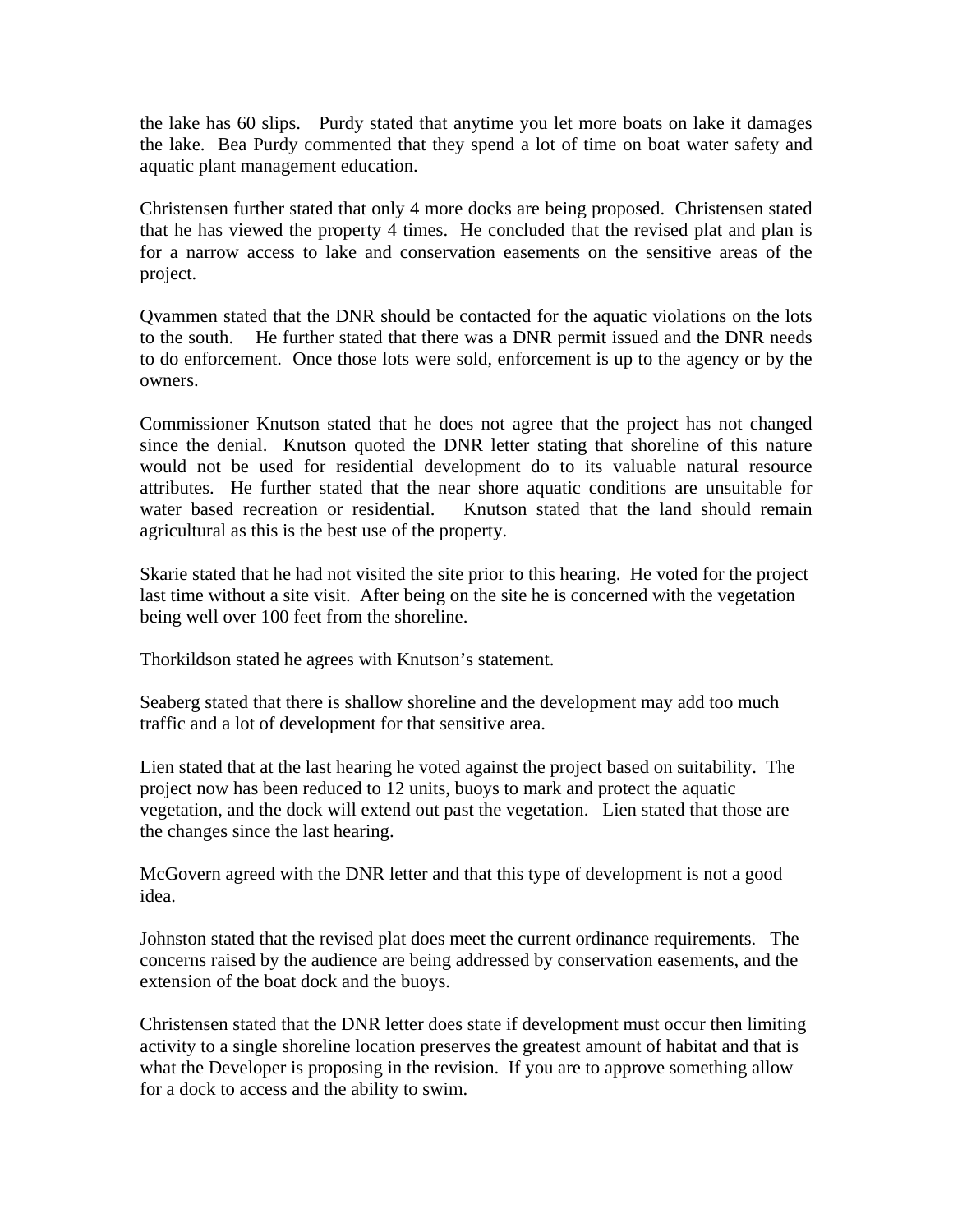Beeson stated that the EAW Committee does include experts on land suitability and that their concerns have been addressed and included on the plat.

MOTION: Knutson made motion to deny the application as requested based on Section 1, Subdivision 8 of the Subdivision Ordinance, definition of land suitability. McGovern second.

Knutson further stated that nothing has changed to address the fact that the land is not suitable for this type of development and once the filtering system and aquatic vegetation are disturbed there is no restoring these sensitive areas.

Chairman Kovala called the question. Members in favor of the motion: 4 Knutson, McGovern, Seaberg Members Opposed to the motion: 5 Skarie, Lien, Johnston, Christensen, Johnson. MOTION FAILED.

MOTION: Lien made a motion to approve with the following restrictions:

- 1. Written approval to put dock out past vegetation from the Department of Natural Resources.
- 2. 50 foot access area on upland shoreline.
- 3. Buoys marking and protecting the aquatic vegetation on the entire shoreline except for the 50 foot access area.
- 4. A Day dock is provided for nonriparian owners to protect boats the aquatic vegetation from boats beaching on the shoreline.
- 5. Conservation easement on the stream bank, wetlands, entire shoreline (except the 50 access strip) to extend 50 foot landward.

Based on the findings that the project with these restrictions has addressed the land suitability by protecting the sensitive areas of the project area from use by the owners.

Johnston further suggested that the Developer Qvammen consider a floating dock instead of one with wheels.

Johnston asked Lien to amend the motion to include No. 6 No Jet Skis allowed on the docking system of the development be included in the covenants. John AMENDED THE MOTION TO INCLUDE THIS PROVISION. Johnston second.

Further Discussion by the Planning Commission. Seaberg asked if there is a minimum size of home. Qvammen stated no minimum size homes but covenants state no mobile homes, no campers, and must have an attached garage.

Commissioner Knutson stated, for clarity of all members, that the motion allows for 12 boats to access the project area.